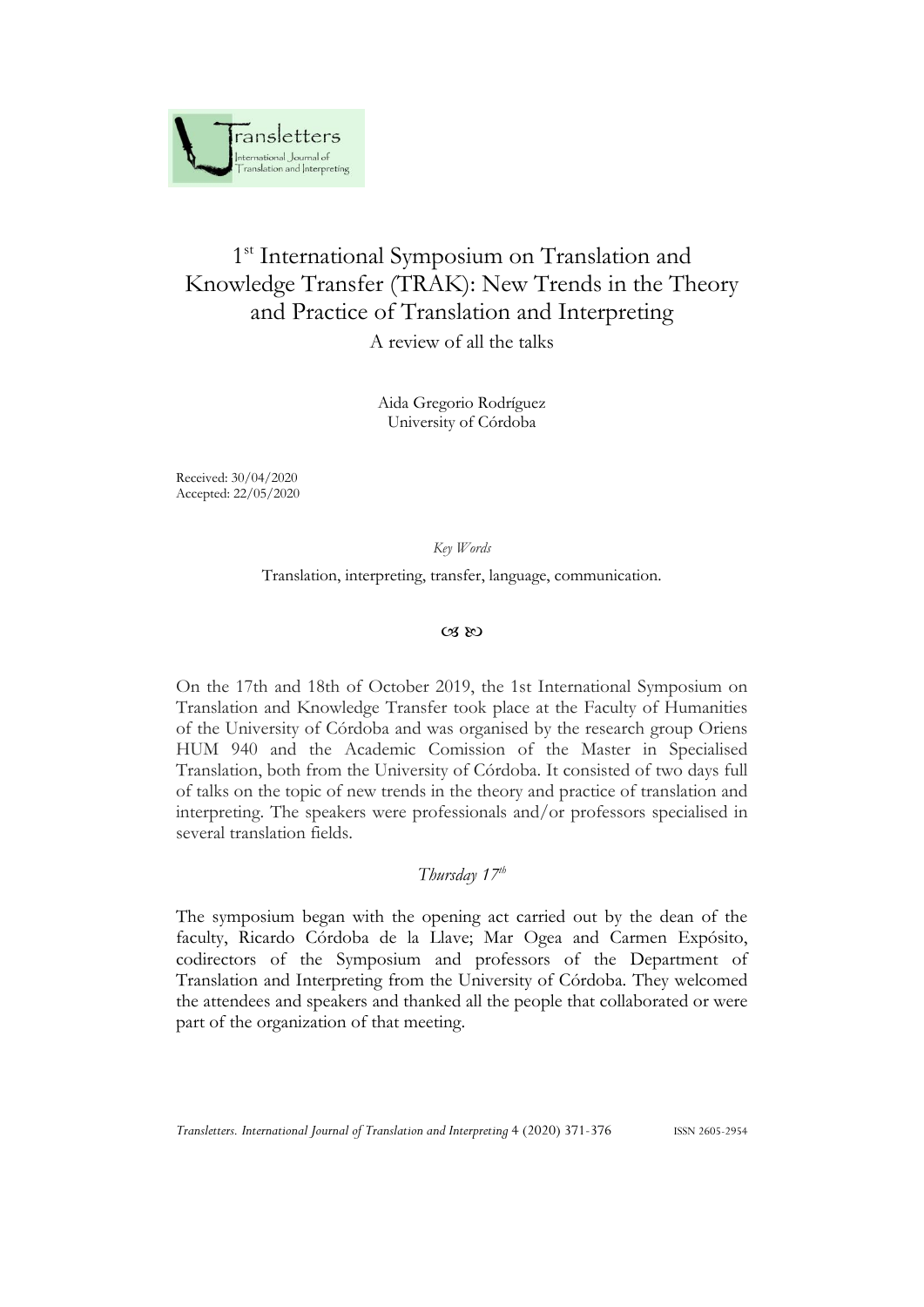*Session 1: Turns, shifts and new forms of knowledge transfer*

The opening presentation was a plenary session performed by Christiane Nord, a renowned translation scholar that has worked in a myriad of universities around the world. She discussed the concepts of meaning, sense, and function, using examples to illustrate the advantages of a skopos-oriented approach for the theory, the teaching, and the practice of translation. Functionalist translation theory (Skopostheorie) postulates that meaning and sense are constructed by the receiver in the act of reception. Her presententation was followed by a number of papers by international authors who will be presented below.

Christine Lombez is a professor of comparative literature from the University of Nantes whose research lines are the history of translation, wartime translation and poetic translation. She gave a presentation describing the work done by TSOcc program, its methodology and how it observed new avenues for reading Francophone literary history. Understanding translation in wartime can teach us more about literary history of the countries concerned.

Gisele Dionísio da Silva, proof-reader, and freelance translator from the University of Lisbon, gave a talk about how translation is viewed and exercised in an institutional scenario as the university. She maintains that Brazilian scholarly community has been shaped by specialised knowledge produced in other languages and cultures. Gisele aimed to reflect on the current role of translation within academia in a period when English is the global lingua franca.

The next conference was presented by a translator and teacher of translation, Aleksandra Ozarowska, from the University of Warsow. She talked about how opera surtitles can be based just on the libretto (isosemiotic) or can consider other elements of the production as the stage design or the acting (diasemiotic). She analysed those surtitles provided by the most important opera houses and checked which was the role of surtitles, preserving the coherence or lending new significance.

Adriana Şerban is a lecturer in translation specialized on film and literary translation from the University Paul-Valéry Montpellier. She takes Kaija Saariaho's opera, *L'Amour de loin*, and the DVD subtitled version as a case of study to focus on the transmission of literary knowledge through opera and its translation. With this study, she shows how opera and its translated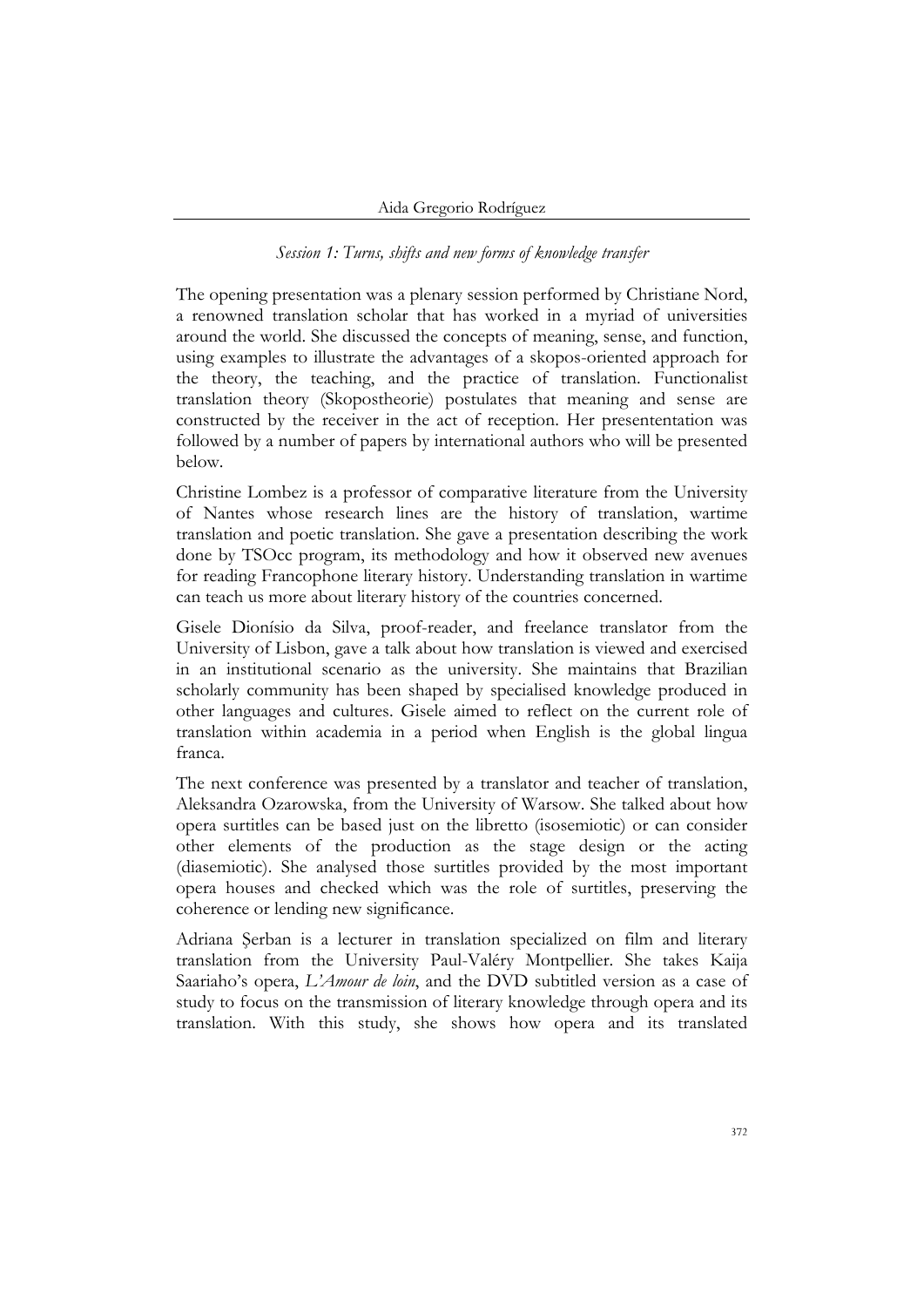performances contribute to bringing literary heritage to contemporary spectators.

To finish this session, Lucía Ruiz Rosendo, a professional conference interpreter and a teacher of interpreting from the University of Geneva, shared the results of a study that explores different experiences of interpreters working in conflict zones. Her research is about how emotions influence interpreter's performance, particularly in extreme conditions. She concluded by establishing that the affective shapes the interpreter's positionality.

#### *Session 2: Interculturality and transculturality*

Session 2 was started by Véronique Bohn, a lecturer from the University of Geneva who defended a thesis in translatology on the production of political texts by political parties. In multilingual contexts, traditional terms and conceptual tools given by translatology only partially end themselves to the analysis of these situations, so she proposed the concept of "interlinguistic coordination", its definition and its various facets.

The following paper was presented by Manar Rouchdy, a professor, translator and interpreter from the University Ain Chams. Her study was inspired by her own translation of Alan Corbin's masterpiece "Le Miasme et la Jonquille". The aim was not to alter any detail of France's cultural identity.

In this plenary session, we had the pleasure of attending the presentation given by Sylvie Monjean-Decaudin, professor and lecturer from the University of Sorbonne with a PhD in French Law and a PhD in Spanish Law. She is specialized in "juritraductology" an interdisciplinary study combining the theory of law and the theory of translation. In her lecture, she applied this interdisciplinary study to the translation of the legal term "capitalidad" into French.

The plenary session was followed by a paper presented by Míriam Seghiri and Andrés Jiménez, both prominent lecturers from the University of Málaga whose lines of research include specialised translation and ICT tools. They have developed a research concerning a selection of fragments from the legal thriller *The Appeal* and its translation to Spanish in order to use it for introducing the teaching of legal translation in the classroom. They have used different ICT tools to analyse and tag their corpus.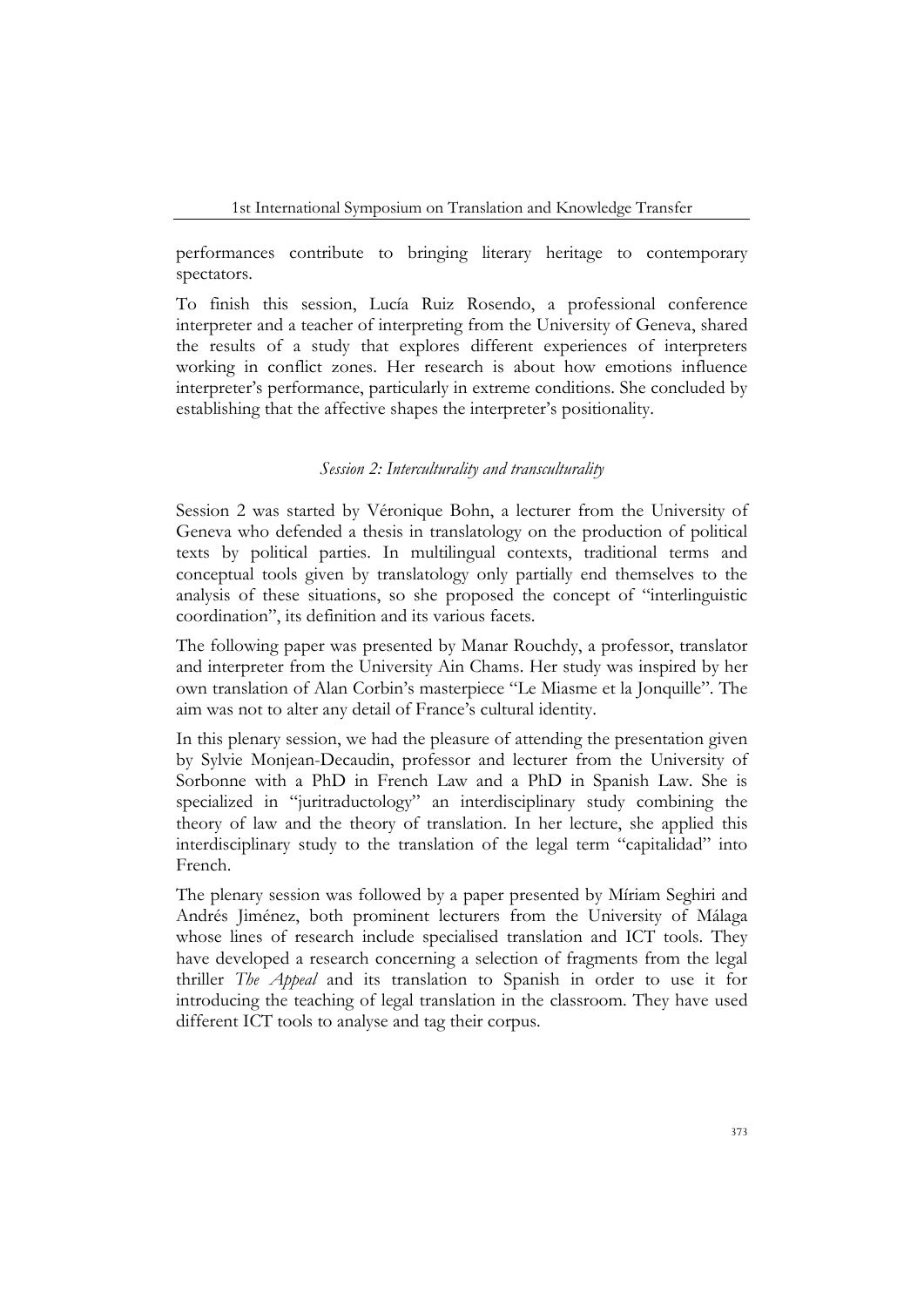Then, Sabir Kadel, a jurist working in the Law Reform Commission of Mauritius and a lecturer and consultant in law, talked about the translation of legal terms in Seychelles and Mauritius from French into English due to their independence. With many examples, he wanted to demonstrate that the culture of the target country is enriched with this process and that using an approximate translation could be dangerous.

Nurten ÖzÇelik and Davut Divarcioğlu, from Gazi University, made a virtual presentation about the use of translation in foreign language acquisition. Their study aimed to know if translation plays a positive role among students learning a foreign language, if translation is a learning strategy they tend to use, if their views about translation have an effect on their trends to use it, etc. These scholars gave suggestions to redesign the translation lessons to serve the viewpoints and strategies.

# *Friday 18th*

While Thursday's sessions were more theoretically oriented, Friday's sessions were mainly devoted to the practice and the professional environment.

## *Session 3: New trends and the future of the translation and interpreting*

A lecturer and teacher specialized in audiovisual translation from the University of Valencia, Juan José Martínez Sierra, showed an approach to the audio description of humour in his presentation as a plenary session. He outlined its distinguishing features and requirements. The aim of his talk was exploring one of the key aspects of media entertainment in the field of audio description.

The next lecture was presented by Iris Guske, a translation and interpreting scholar with a high specialization in applied linguistics from the Kempten School of Translation & Interpreting Studies. The aim of her paper was to show how audio description could be used to enrich foreign-language and translation and interpreting classes. This could enhance listening, writing, speaking, and translating skills of students.

Paulina Pietrzak, a freelance translator and interpreter from the University of Lodz whose research interests include translator education and translator competence development, gave a presentation about various types of anxiety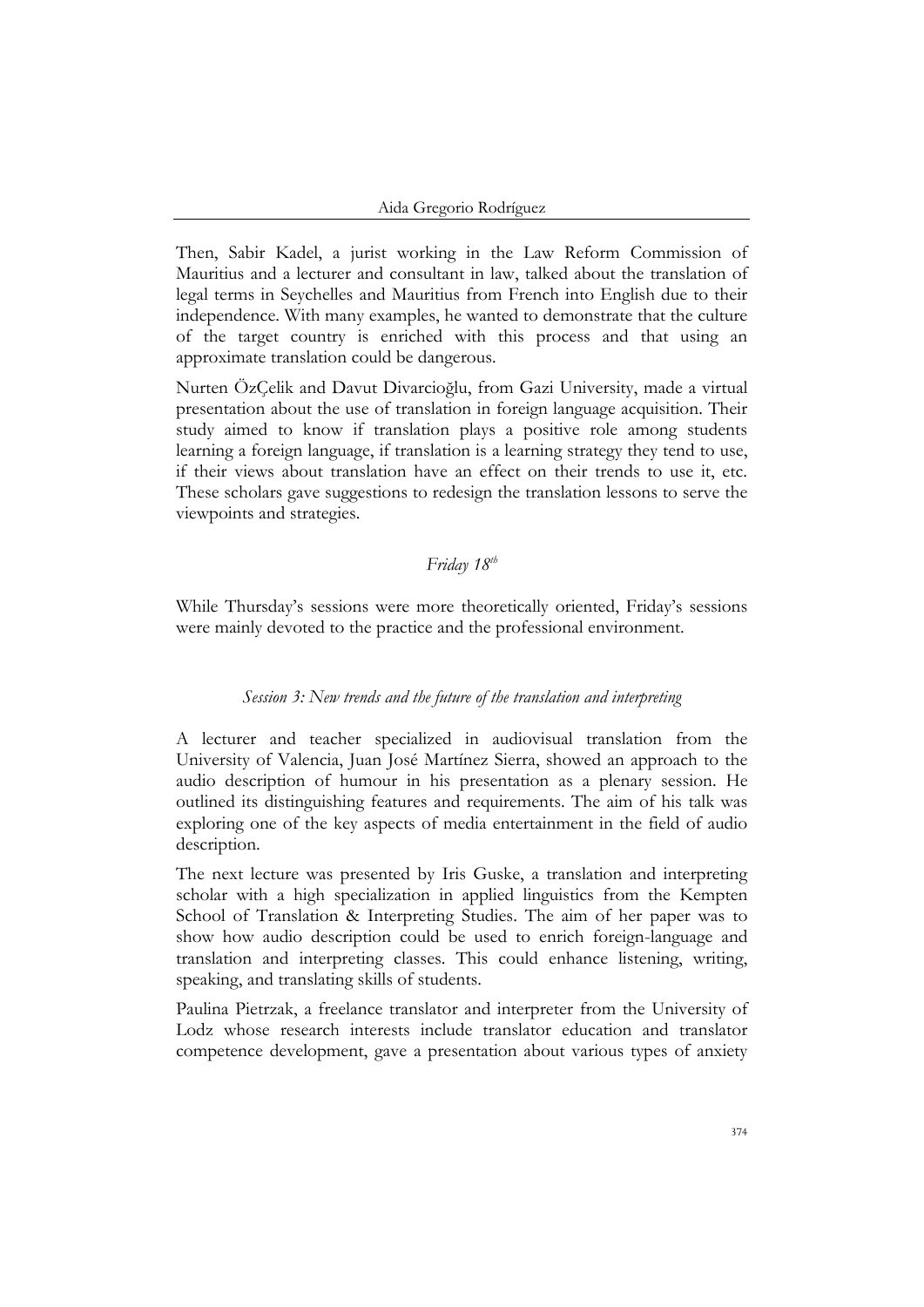that the contemporary freelance translator can experience in relation to translation technology as CAT tools. Her presentation is based on the results of a study into current trends in the use of these tools in the freelance translation market. The aim of this study is discussing strategies worth implementing in the translation classroom.

Heidi Verplaetse is an English lecturer in the domains of translation and writing from the Leuven KU who performed a presentation about resources and challenges that are relevant for translators and other language professional working with medical texts. She discussed the most important specialized resources from the domain of medicine. Also, she discussed some of the challenges and strategies concerning the terminological popularization when changing from specialized to lay target groups.

Perrine Schumacher is a translator and teacher assistant from the University of Liège and the University of Geneva, specialized in MT post-editing. In her presentation, she explained her study on post-editing and its consequences in academic contexts.

A teacher of specialized translation and lecturer from Rennes University, Franck Barbin, presented his study (made in partnership with more scholars and groups) to devise a method for researchers combining neural machine translation and human post-editing to improve the quality of academic articles. The aim of this study is to develop a methodology of translation for different journals.

Leticia Moreno-Pérez is a lecturer and professional translator from the University of Valladolid whose research focuses on the translation of specialized language from a functional approach. The aim of her preliminary study is to learn how approaches to translation of professionals and nonprofessionals differ in order to understand the effects that choosing one or another may have. Two groups of students and their translations have been used in this study.

## *Session 4: Multimodality and multidisciplinary*

María Cantarero is a translator from the University of Salamanca working in a research focused on symbolic violence and translation. She showed how the new ways of communicating lead to new hybrid genres and discourses used by the advertising market. To develop her presentation, she analyzed different codes and advertising discourses.